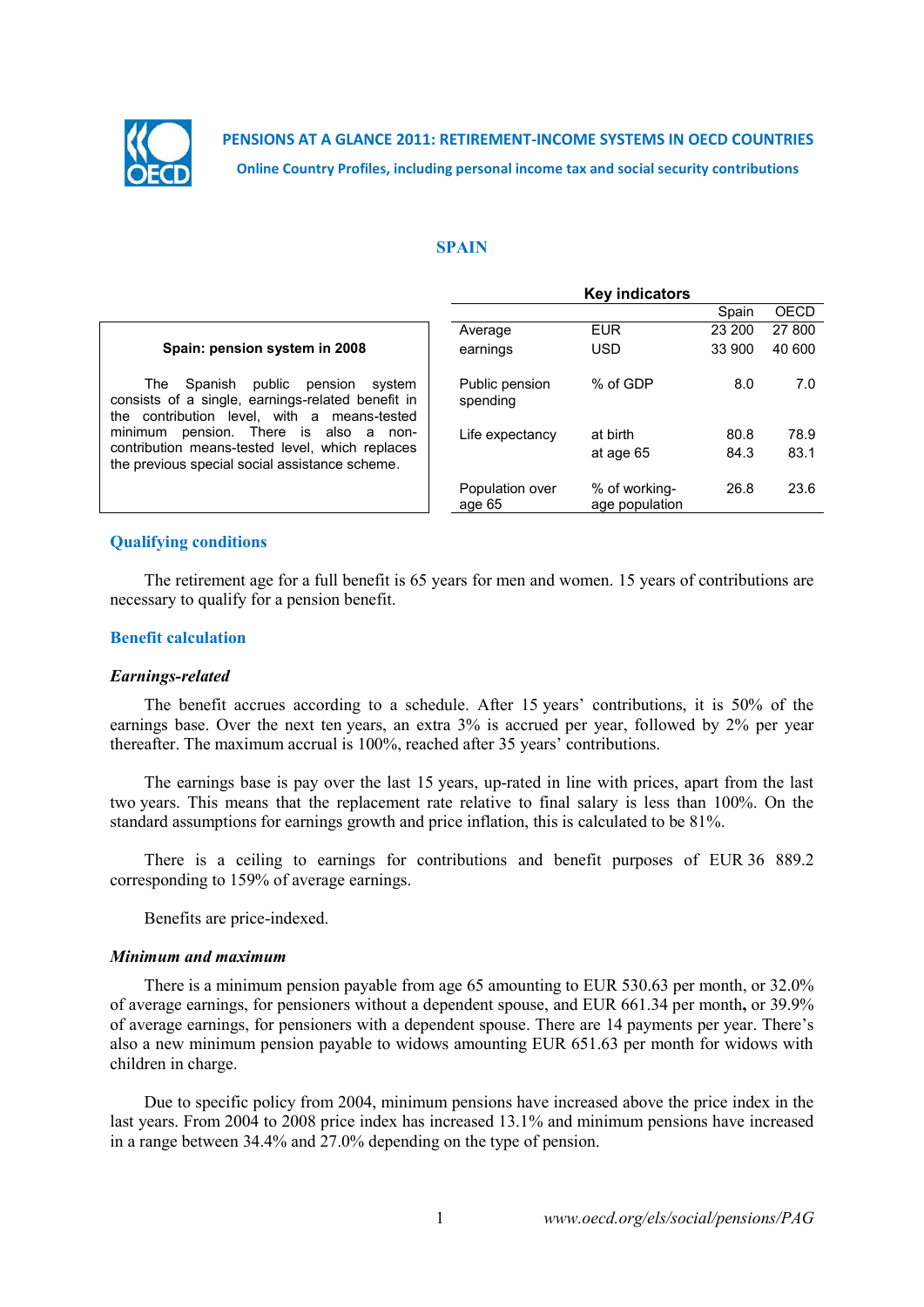The maximum pension is EUR 2 393.87 per month in 2008 (14 payments per year).

### **Variant careers**

#### *Early retirement*

Early retirement is available from age 61 for people entering the system in 1967 or later who are unemployed, provided they have contributed for at least 30 years. The actuarial reduction depends on the number of years of contributions: 7.5% (30-34 years), 7% (35-37 years), 6.5% (38-39 years), and 6% for more than 40 years of contributions.

For people who entered the system before 1967, early retirement is possible from age 60. If retirement is voluntary the reduction is 8% per year. If it is not voluntary reductions are the same as in the case of people aged 61 or more who entered the system in 1967 or later.

The minimum pension for early retirees is EUR 494.44 or 30% of average earnings for pensioners without a dependent spouse, and EUR 618.08 per month, or 37% of average earnings for pensioners with a dependent spouse, and after 65 they move to the higher level.

Between 61 and 64, it is possible to combine partial pension receipt and a part-time job, if working hours are reduced between 25% and 75%. Another employee must replace the remaining working hours left by the partial pensioner. 15 years of contributions are required**.** Partially retired workers must have been with the last employer for at least 6 years and contributed 30 years or more in total. For people entering the system after 1967, the possibility for partial pensions starts from 60.

### *Late retirement*

It is possible to defer the pension after normal retirement age. For workers who have contributed 15 years or more and continue working after 65 years old, the pension will increase their benefit by 2% of the base of calculation per additional year. The increase is 3% with 40 years of contributions. Pensioners entitled of a maximum pension entering retirement with 66 years or more will receive an annual lump sum (2% of the maximum pension per additional year after 65, 3% with 40 years of contributions).

From 65 there is also the possibility of combining partial pension and part-time job. In this case, there is no obligation to replace the remaining working hours.

#### *Childcare*

There is coverage for the maternity and paternity period. Two years out of the labour market looking after children count towards eligibility for a pension benefit.

#### *Unemployment*

During periods of unemployment-benefit receipt, the government pays all of the employers' contribution and 35% of the employee's contribution to the pension insurance scheme. The remaining 65% of the employee's contribution is paid by the worker. The base salary for contributions is the average salary in the six months prior to unemployment. The duration of the benefits depends on the number of contribution days during the prior 6 years, varying between 4 months and 2 years. The unemployment assistance which is paid thereafter does not create any pension credits, except for people 52 or more. For these people, contributions for old age pension are paid by the government up to retirement age. These contributions are levied on the minimum base of EUR 699.9 per month.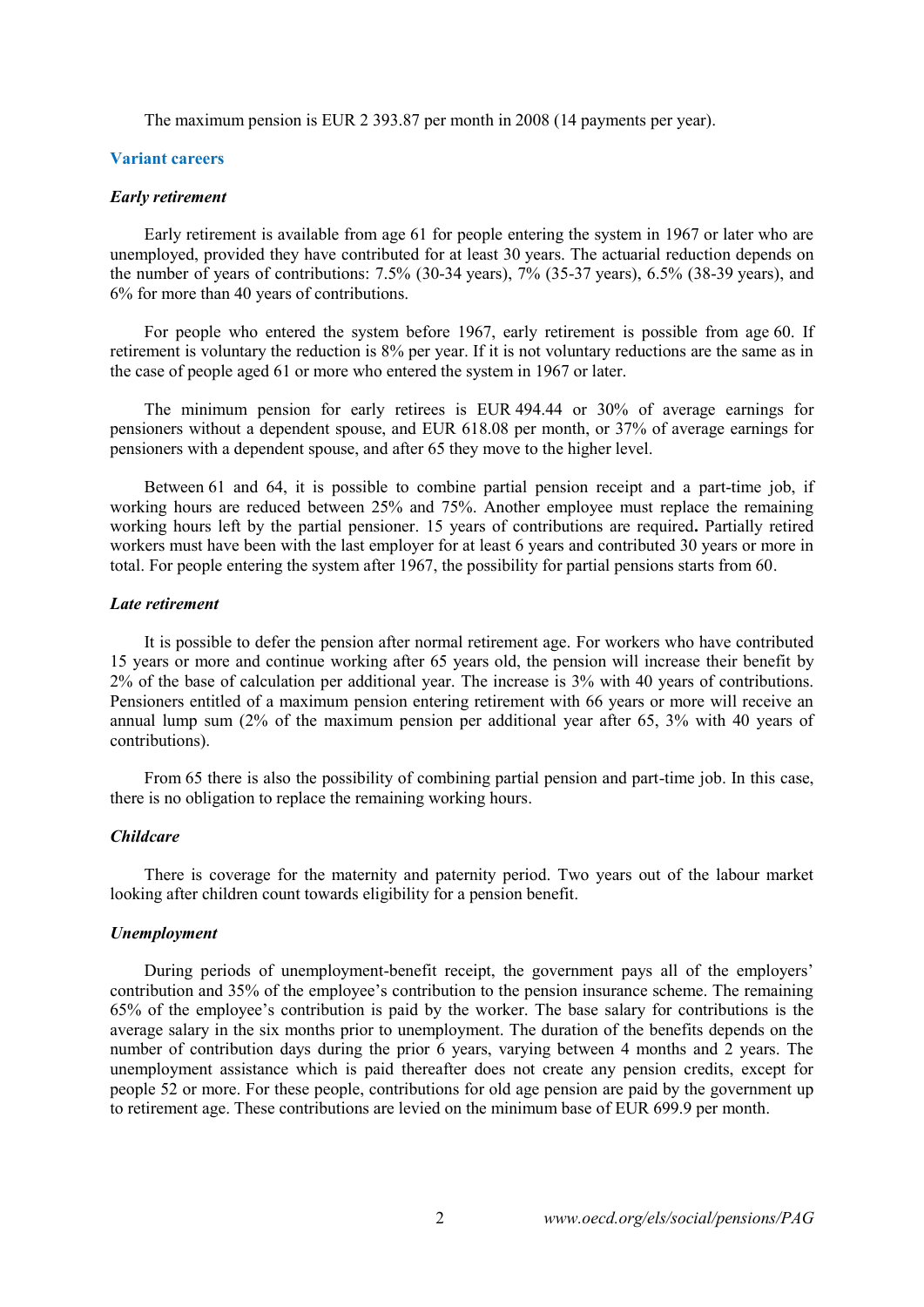# **Personal income tax and social security contributions**

# *Taxation of pensioners*

Pensions are taxed, except for absolute and permanent disability pensioners who do not have any taxation. One special new rule allows the pensioners with low amount not to pay taxes in advance every month.

# *Taxation of pension income*

There are no special allowances for pension income, but there are reductions for people over 65 and 75 years old.

# *Social security contributions paid by pensioners*

Social security contributions are not levied on pension income.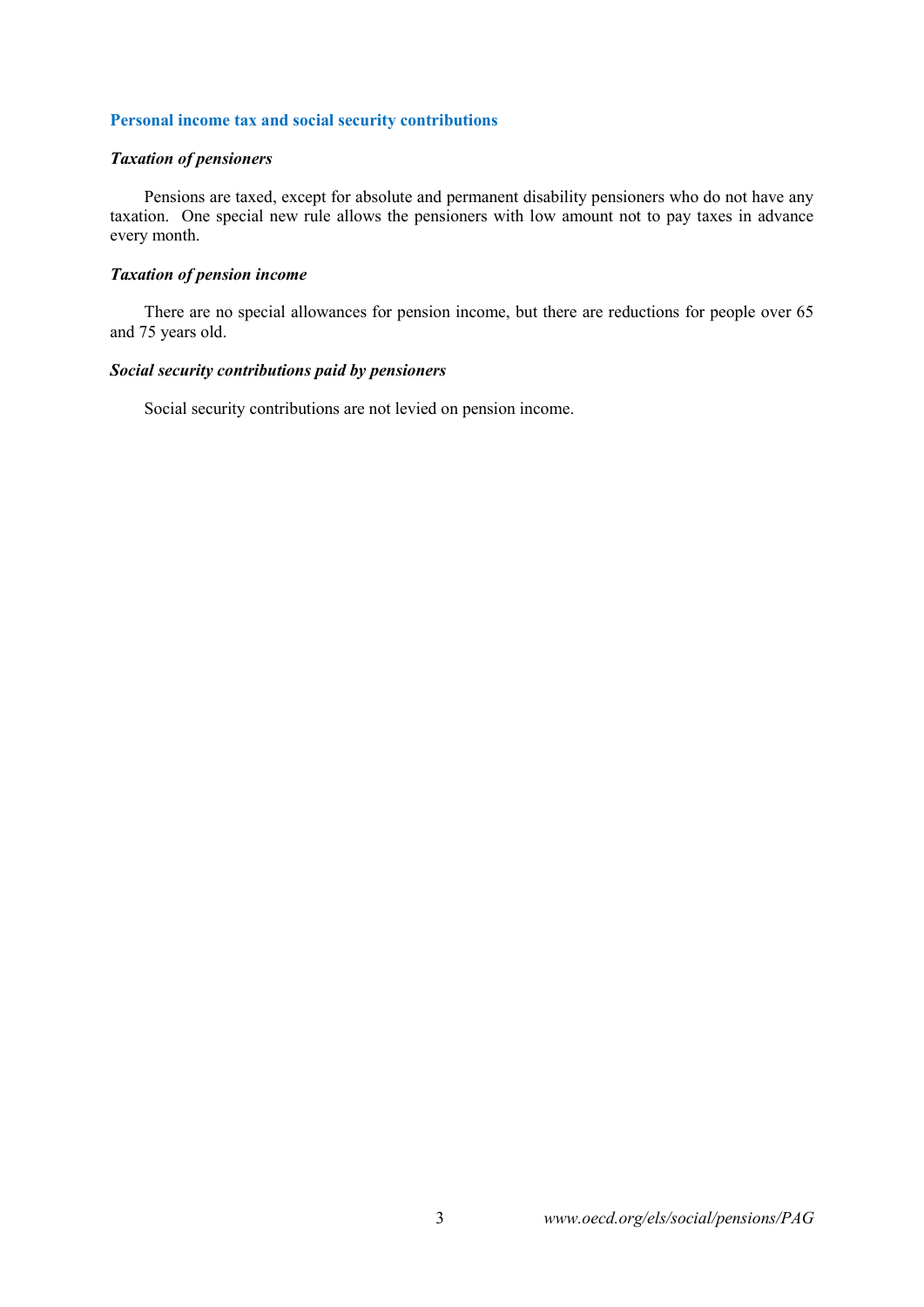#### **Pension modelling results: Spain**



4 *www.oecd.org/els/social/pensions/PAG*